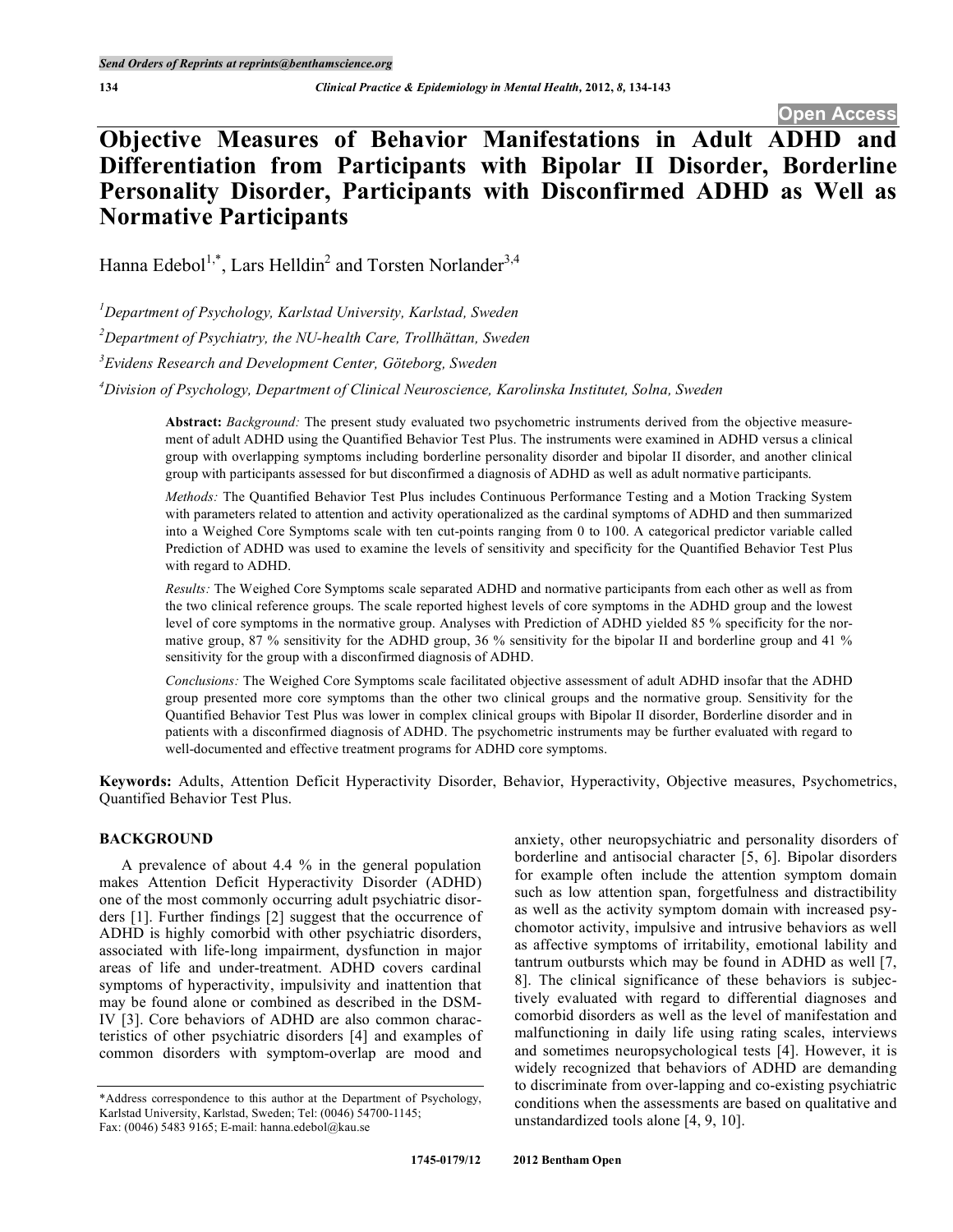Cognitive symptoms in particular are not unique for ADHD as inattention and impulsivity are universal symptoms of adult behavior disorders that offer few diagnostic directions [11-13]. Research findings suggest that a more objective symptom of ADHD is hyperactivity which is especially significant for ADHD in the combined hyperactive/impulsive and inattentive form [14]. Even though hyperactivity is not present in all subjects with ADHD, peripheral motor activity such as fidgeting are commonly self-reported and confirmed by independent observers of adults with the disorder [15, 16]. Studies [17, 18] using objective measures of ADHD core symptoms report that adults with the disorder are substantially more active than healthy controls, and that objective measures of hyperactivity such as motion tracking systems and actigraphs are more effective in discriminating between ADHD and community controls than performance testing of attention and impulsivity. Similar results of marked hyperactivity in ADHD are found in both male and female subjects but findings suggest that females diagnosed with ADHD present more psychomotor activity than males with ADHD. The same is reversed for the community controls so that males in general are more active during attention-tasks than females [18]. Thus, previous research findings with objective measurement techniques suggest that hyperactivity persists into adulthood and may be a more distinct behavior of the disorder than symptoms of inattention and impulsivity. However, these studies [17, 18] also suggest that objective measures of the actual activity level may differ from that of subjective evaluation and clinical impression since hyperactivity is often overlooked and mistaken for other behavior disorders.

A well-used objective measurement technique for ADHD is the continuous performance test (CPT). The overarching aim of these computerized tests is to quantify the amount of impulsive and inattentive behaviors by means of appropriate and reliable measures such as commission and omission errors. Behaviors of impulsivity and inattention make up two thirds of the ADHD-diagnostic criteria and have been wellinvestigated with the CPT in psychiatric research [19]. Studies throughout the years generally support the utility of CPTs in adult ADHD [10, 20, 21] and meta-analyses suggest that especially measures of inattention have been fruitful among adults [22, 23]. Improvements in attention and activity have been well-documented with the CPT and motion tracking systems when comparing stimulant pretreatment and onmedication conditions [24-28] as well as with alternative treatment approaches such as neurofeedback, EEG [29, 30]. Interestingly, a meta-analysis of EEG [31] using various outcome measures including the CPT and self-reports found large effects sizes for inattention and impulsivity as well as medium effect sizes for hyperactivity. Neurofeedback has also been found to be a helpful diagnostic tool for childhood ADHD and specificity in clinical comparison groups typically range from 60-90 % [30]. Even though no comparable EEG studies have been collected for adults with ADHD at this time, the approach presents comparable results as the computerized tools with promising clinical utility in childhood ADHD and deserves future studying. The CPT paradigm have been frequently applied in the assessment and treatment of ADHD but three general problems have been discussed, 1) the CPT paradigm has been critized to lack

sensitivity for adult ADHD and especially in those cases with less severe symptomatology [32, 33], 2) it has been increasingly recognized that traditional CPTs do not separate ADHD from other clinical groups [34-36] and 3), the CPT lack psychometric measures of hyperactivity which is needed to evaluate ADHD and therapeutic interventions. Previous studies [37, 38] investigating CPT measures combined with a motion tracking system reported two new psychometric instruments for adult ADHD called the Weighed Core Symptoms (WCS) scale and Prediction of ADHD (PADHD), both derived from the Quantified Behavior Test Plus, QbTest-Plus [39, 40]. The instruments presented initial satisfactory psychometric properties but the results of WCS and PADHD have yet not been examined with regard to clinical groups with symptom overlap.

The present study aims to investigate the validity of WCS and PADHD in adults with ADHD as well as in clinical groups with overlapping symptoms, e. i., borderline and bipolar II disorders, participants assessed for but disconfirmed a diagnosis of ADHD and adult normative participants. In line with previous findings, it is predicted that participants with ADHD will show more symptoms than participants with bipolar II disorder, borderline disorder and those with a disconfirmed ADHD-diagnosis, and even more symptoms than normative participants.

Hypothesis of the present study:

Participants with ADHD have more ADHD-core symptoms than participants with bipolar II disorder, borderline disorder and participants with a disconfirmed diagnosis of ADHD, and even more core symptoms than normative participants without ADHD when assessed with PADHD and WCS.

## **METHODS**

#### **Participants**

This study consisted of 306 participants belonging to four groups of participants: (a) having been diagnosed with Attention Deficit Hyperactivity Disorder (ADHD, *N* = 53), (b) having either Bipolar II Disorder or Borderline Personality Disorder (Bipolar/Borderline,  $N = 45$ ), (c) having been assessed for but disconfirmed a diagnosis of ADHD (Disconfirmed,  $N = 29$ ), or (d) belonging to the adult normative group (Normative,  $N = 179$ ).

**The ADHD Group.** The mean age for participants in the ADHD group, including 24 men and 29 women, was 35.89 years (*SD* = 12.25, *range* = 18 to 64). Participants ( $n = 50$ ) were assessed at the clinic in neuropsychiatry and CBT, Cereb, or at the neuropsychiatric clinic in the NU-health care  $(n = 3)$ , Sweden, at the mean age of 35.89 years (*SD* = 12.6) *range* = 18 to 64) and diagnosed with ADHD according to the Diagnostic and Statistical Manual of Mental Disorders [3]. Most of the participants had the combined hyperactive/impulsive and inattentive subtype of ADHD  $(314.01; n = 47)$  while others had the predominantly inattentive subtype (314.00;  $n = 2$ ) or ADHD-not otherwise specified  $(314.9, n = 4)$  because of not obtaining information from significant others regarding early childhood. The assessments included clinical interviews, self-rating scales, information from relatives and psychological testing including the QbTest-Plus [39, 40]. Except for ADHD, nine participants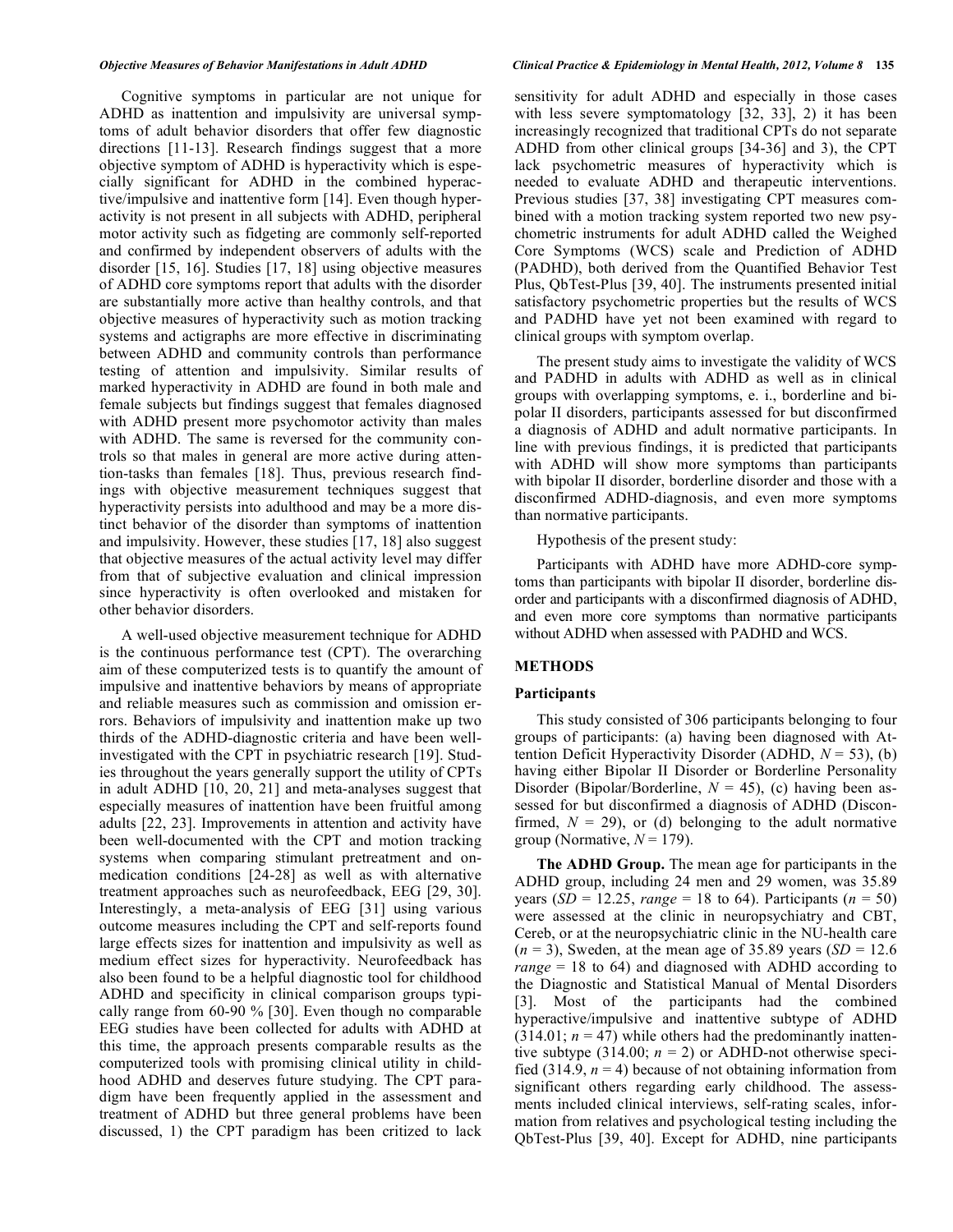#### **Table 1. Demographic Data for Clinical Groups**

Sample Size (n) and Percentage (%) of the Clinical Groups in the Present Study that fell into Each Categorical Measure of **Demographic Characteristics**

|                                                                           | <b>Disconfirmed</b>      |                          |                            | <b>BipolarII/Borderline</b> | <b>ADHD</b>              |                          |
|---------------------------------------------------------------------------|--------------------------|--------------------------|----------------------------|-----------------------------|--------------------------|--------------------------|
|                                                                           | $\boldsymbol{n}$         | $\frac{0}{0}$            | $\boldsymbol{n}$           | $\frac{0}{0}$               | $\boldsymbol{n}$         | $\frac{6}{6}$            |
| Marital status                                                            |                          |                          |                            |                             |                          |                          |
| Single (not married)<br>Married/spouse now<br>Divorced/separated          | 18<br>10                 | 62<br>34<br>3            | 17<br>23<br>$\overline{4}$ | 38<br>51<br>9               | 27<br>20<br>5            | 51<br>38<br>9            |
| Living arrangements<br>Live alone<br>Live with spouse<br>Group home       | 16<br>13<br>$\mathbf{0}$ | 55<br>45<br>$\mathbf{0}$ | 15<br>27<br>$\overline{c}$ | 33<br>60<br>$\overline{4}$  | 32<br>20<br>$\mathbf{0}$ | 60<br>38<br>$\mathbf{0}$ |
| Employment                                                                | 11                       | 38                       | 12                         | 27                          | 31                       | 58                       |
| Highest education<br>High school<br>Senior high school<br>Graduate school | 6<br>20<br>3             | 21<br>69<br>10           | 12<br>28<br>4              | 27<br>62<br>9               | 12<br>30<br>10           | 23<br>57<br>19           |

had one  $(n = 7)$  or two  $(n = 2)$  additional psychiatric disorders including dyslexia (*n* = 3), social phobia (*n* = 3), generalized anxiety disorder  $(n = 1)$ , depression  $(n = 2)$ , stress reaction  $(n = 1)$  and emotionally instable personality disorder  $(n = 1)$ . At the day of the test, 16 participants used one or more medications including antidepressants  $(n = 12)$ , anxiolytics  $(n = 9)$ , neuroleptics  $(n = 4)$ , and/or antiepileptics  $(n = 1)$  $= 2$ ). The approximate mean time from taking medication at the test was  $319.72$  minutes, i.e.,  $5.39$  hours  $(SD = 101.08$ minutes). For demographic information see Table **1**.

**The Bipolar/Borderline Group.** The mean age for participants in this group, including 13 men and 32 women, was 42.33 years (*SD* = 11.63, *range* = 22 to 60). The group had Bipolar II disorder (*n* = 27) or Borderline Personality Disorder  $(n = 18)$  and received their diagnosis at the mean age of 40.60 years (*SD* = 12.05, *range* = 21 to 69). The mean total Global Assessment of Functioning [41] closest in time to the study was 55.67 ( $n = 42$ , *SD* = 9.82, *range* = 40 to 95). A total of 13 participants had one or several additional diagnoses, including; psychological and behavioral disturbances because of substance use  $(n = 4)$ , generalized anxiety disorder  $(n = 3)$ , social phobia  $(n = 2)$ , panic disorders  $(n = 1)$ , mixed states of anxiety- and depression  $(n = 2)$ , adaption disorder  $(n = 1)$ , relapsing depression  $(n = 1)$ , and two persons with borderline personality disorder also had bipolar disorders (e.i., 296.89 and 296.80). At the day of the test, 42 participants used antidepressants (*n* = 33), anti-psychotics (*n*  $= 12$ ), antiepileptics ( $n = 16$ ), neuroleptics ( $n = 12$ ), anxiolytics  $(n = 16)$ , barbitones  $(n = 15)$ , antabuse  $(n = 1)$  and/or medication for Parkinson (*n* = 2).

**The Disconfirmed group.** The mean age for participants in this group, including13 men and 16 women, was 35.21 years  $(SD = 10.31$ , *range* = 20 to 54). Their mean age when disconfirming ADHD was 33.45 years (*SD* = 10.33, *range* = 19 to 52) and most of the clinical assessments ( $n = 22$ ) concerned ADHD specifically while some also included a broader field of neuropsychiatric disorders  $(n = 7)$ . The outcome included none  $(n = 8)$ , one  $(n = 9)$  or two  $(n = 12)$  psychiatric diagnoses, including Aspergers syndrome (*n* = 6), dyslexia  $(n = 4)$ , personality disorders  $(n = 4)$ , borderline personality disorder  $(n = 1)$ , bipolar disorder unspecified  $(n = 2)$ , obsessive compulsive disorder  $(n = 1)$ , posttraumatic stress disorder  $(n = 1)$ , memory disorder unspecified (*n* =1), as well as secondary diagnoses of depression (*n*  $=$  3), dyscalculia ( $N=2$ ), attention disorders unspecified ( $n=$ 2), developmental coordination disorder  $(n = 1)$ , tics  $(n = 1)$ , social phobia  $(n = 1)$ , dysmorphobia  $(n = 1)$ , and mixed substance use disorder  $(n = 1)$ . Of the participants, 19 did not use psychotropic medication at the time of the test while 10 used one  $(n = 6)$ , two  $(n = 2)$ , three  $(n = 1)$ , or four  $(n = 1)$ medications, including antidepressants  $(n = 8)$ , neuroleptics  $(n = 2)$ , antiepileptics  $(n = 5)$ , anxiolytics  $(n = 1)$ , and/or medication for opium dependency  $(n = 1)$ . The approximate mean time from using medication at the first minute of the test was 168 minutes (*SD* = 569.56, *n* = 25).

**The Normative Group.** This group (*N* =179) included 99 men and 80 women from the adult normal population whose mean age was 31.45 years (*SD* = 10.33, *range* = 18 to 53). Inclusion criterions were ages between 18 to 65 years of age, willingness to sign the informed consent and complete the study-specific procedures and the exclusion criteria was any known psychiatric diagnosis. ADHD-symptoms were measured with the adult ADHD self-report scale [42], for means and standard deviation see Table **2**. A majority of the participants in the normative group  $(n = 113)$  were students at Karlstad University or personnel from various companies in Karlstad, Sweden, and the remaining part  $(n = 66)$  were recruited from music organizations in Giessen, Germany.

#### **Design**

The independent variables of the present study were Group (norm, disconfirmed, bipolar II/borderline, ADHD), Gender (men, women) and Prediction of ADHD (no, yes). There were 179 participants in the normative group, 53 participants in the ADHD-group, 45 participants in the bipolar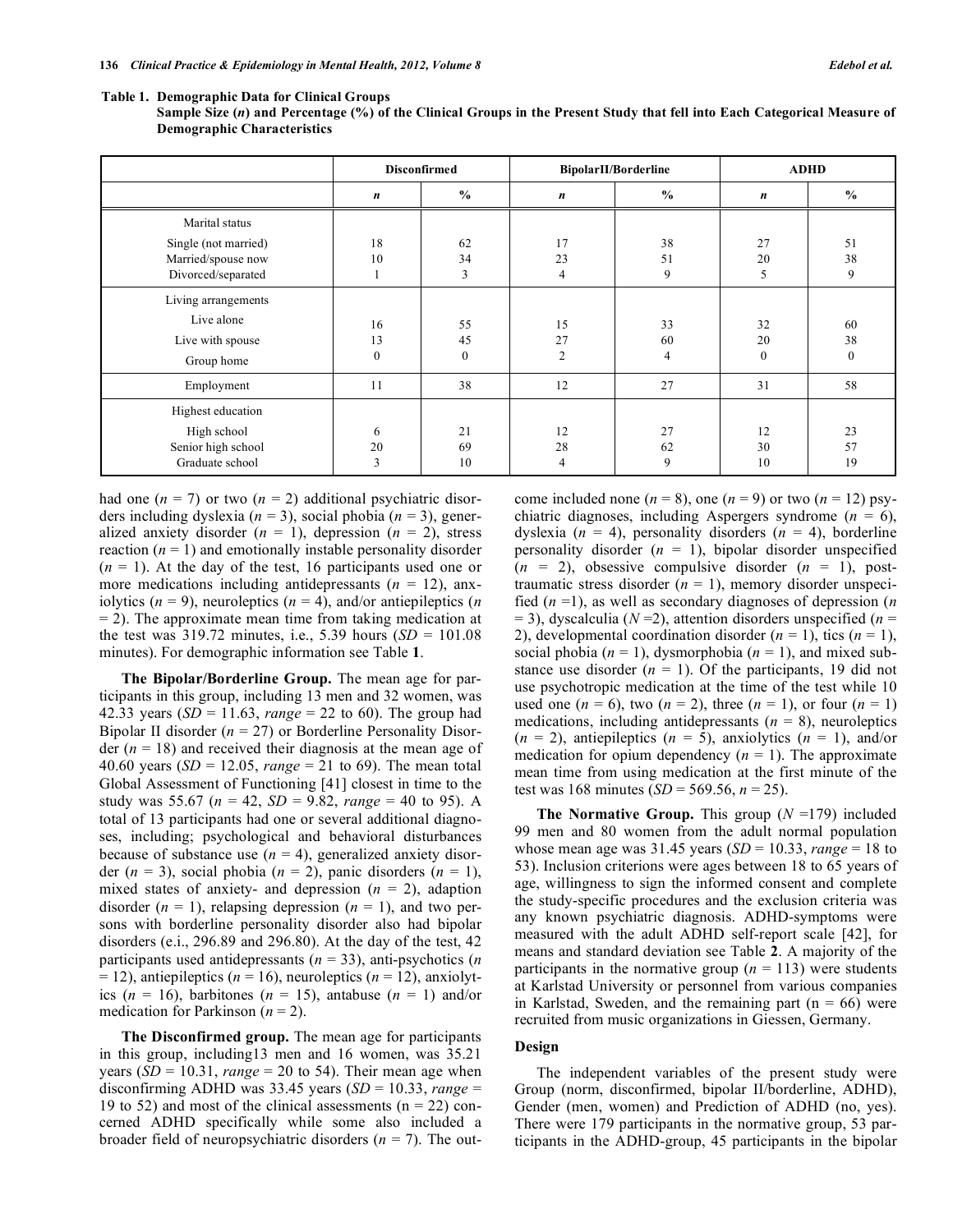#### **Table 2. Descriptive data for ASRS**

Means (M) and Standard Deviations (SD) for the Adult ADHD Self-Report Scale (ASRS) Total Score, ASRS Items of Hyperactivity and Impulsivity, ASRS Items of Inattention, and the Six Most Predictive Items of ASRS Reported for the **Groups of the Present Study**

|                       | <b>Normative</b> |           | <b>Disconfirmed</b> |           | <b>BipolarII/Borderline</b> |           | <b>ADHD</b> |           |
|-----------------------|------------------|-----------|---------------------|-----------|-----------------------------|-----------|-------------|-----------|
|                       | M                | <b>SD</b> | M                   | <b>SD</b> | M                           | <b>SD</b> | M           | <b>SD</b> |
| ASRS-Total            | 22.70            | 6.88      | 36.86               | 11.74     | 36.38                       | 11.75     | 45.42       | 11.33     |
| Hyperactive/Impulsive | 10.53            | 3.88      | 16.64               | 6.17      | 17.05                       | 6.44      | 21.06       | 5.67      |
| Inattention           | 12.17            | 4.02      | 21.08               | 6.98      | 19.79                       | 6.22      | 24.13       | 7.12      |
| ASRS-Predictive       | 8.06             | 2.72      | 13.59               | 4.33      | 12.60                       | 4.38      | 15.90       | 4.78      |

II/borderline group and 29 participants in the disconfirmed group. The total number of men was 149 and the total number of women was 157. Dependent variables were ADHD core symptoms of hyperactivity, inattention, and impulsivity as well as the Weighed Core Symptoms (WCS) scale.

#### **Instruments**

**QbTest-Plus.** This instrument [39, 40] combines an XXtype Continuous Performance Test (CPT) installed as a software program on a PC and an activity test during 20 minutes. While performing the CPT on the computer, movements of the participants are recorded using an infrared Motion Tracking System (MTS) following a reflective marker attached to a head-band. The CPT involves rapid presentations of stimuli involving color (blue, red) and shape (circle, square) on the screen and participants are instructed to press a hand-held button when stimuli subsequently repeats itself (a target) and not to press the button when stimuli varies relative to the previous one (a non-target). The stimuli are presented at a pace of one per two seconds, each one visible for 200 milliseconds, and the total number of stimuli is 600, presented with a 25 % target probability. The purpose of QbTest-Plus is to provide objective information regarding cardinal symptoms of ADHD; hyperactivity on basis of motor-activity measured with the camera, and inattention and impulsivity on basis of the CPT-test [40].

Operationalization of variables was done according to a previous study [38]. Hyperactivity was operationalized with the parameter called "distance", i.e., the length (meter) of the path describing the movement of the headband reflector during the test. Inattention was operationalized as omission errors, that is when no response is registered and the stimulus was a target and finally, impulsivity was operationalized as commission errors and that is when a response is registered and the stimulus was a non-target. Former studies of QbTest-Plus [17, 37, 38] demonstrate a relative significance of core symptoms with measures of hyperactivity being the most and inattention the second most efficient measure of ADHD whereas the level of impulsivity was the least efficient measure of ADHD as compared to healthy normative controls.

**Weighed Core Symptoms Scale (WCS).** This scale summarizes the total level of ADHD core symptoms in adulthood on a scale with ten cut-points ranging from 0 to 100 [38] where 0 indicate maximal amount of ADHD symptoms and 100 indicate complete absence of ADHD symptoms. The WCS scale is based upon raw scores from the summed and operationalized measures from the QbTest-Plus in which the results of hyperactivity has been multiplied with three, inattention with two and impulsivity with one. The ten cut-points of WCS have been developed through a procedure described by Edebol *et al.* [38]. In the present study, WCS correlated (Pearsons' *r*) with hyperactivity ( $r = 0.82$ ,  $p <$ 0.001), inattention ( $r = 0.73$ ,  $p < 0.001$ ), and impulsivity ( $r =$ 0.50,  $p \le 0.001$ ) and those results were about the same also when correlations were computed for the ADHD group or the normative group only.

**Prediction of ADHD (PADHD).** This categorical predictor variable [38] regarding ADHD (no, yes) is based upon raw scores from the operationalized measures of the QbTest-Plus (Q-scores), e. i., hyperactivity measured in distance, inattention measured with omission errors and impulsivity measured with commission errors. PADHD was developed independently from WCS using qualitative analyses and assessment trials in which the level of sensitivity and specificity was evaluated. PADHD has previously generated 86 % sensitivity and 83 % specificity in predicting ADHD and healthy normative participants.

**Global Assessment of Functioning Scale (GAF).** The Global Assessment of Functioning scale [41] estimates psychological, social and occupational functioning on a numeric continuum (0-100) of mental health and illness for adult persons. The GAF-scores presented in the current study are the scores reported in the psychiatric records closest in time to QbTest-Plus and they have been carried out by clinicians.

**The Adult Self Report Scale for Adult ADHD v1.1 (ASRS).** This self-report screening instrument [42, 43] is derived from the criterions of ADHD in DSM-IV. Part A include the 6 most predictive items while part B holds an additional 12 items, all rated on a five-point scale  $(0 = never, 1)$  $=$  rarely,  $2 =$  sometimes,  $3 =$  often; and  $4 =$  very often). Each item has a cut-off point of either 2 (sometimes) or 3 (often), and four or more items listed above cut-off in part A is used as a cut-off for ADHD [40]. The internal consistency (Cronbachs alpha,  $\alpha$ ) for the patient-administered version is 0.88 [43].

# **Procedure**

Karlstad University is participating in a research program regarding objective markers of ADHD. The study procedures was examined and approved by the Regional Ethical Review Board of Uppsala, Sweden in February 2008 (2008/110/2).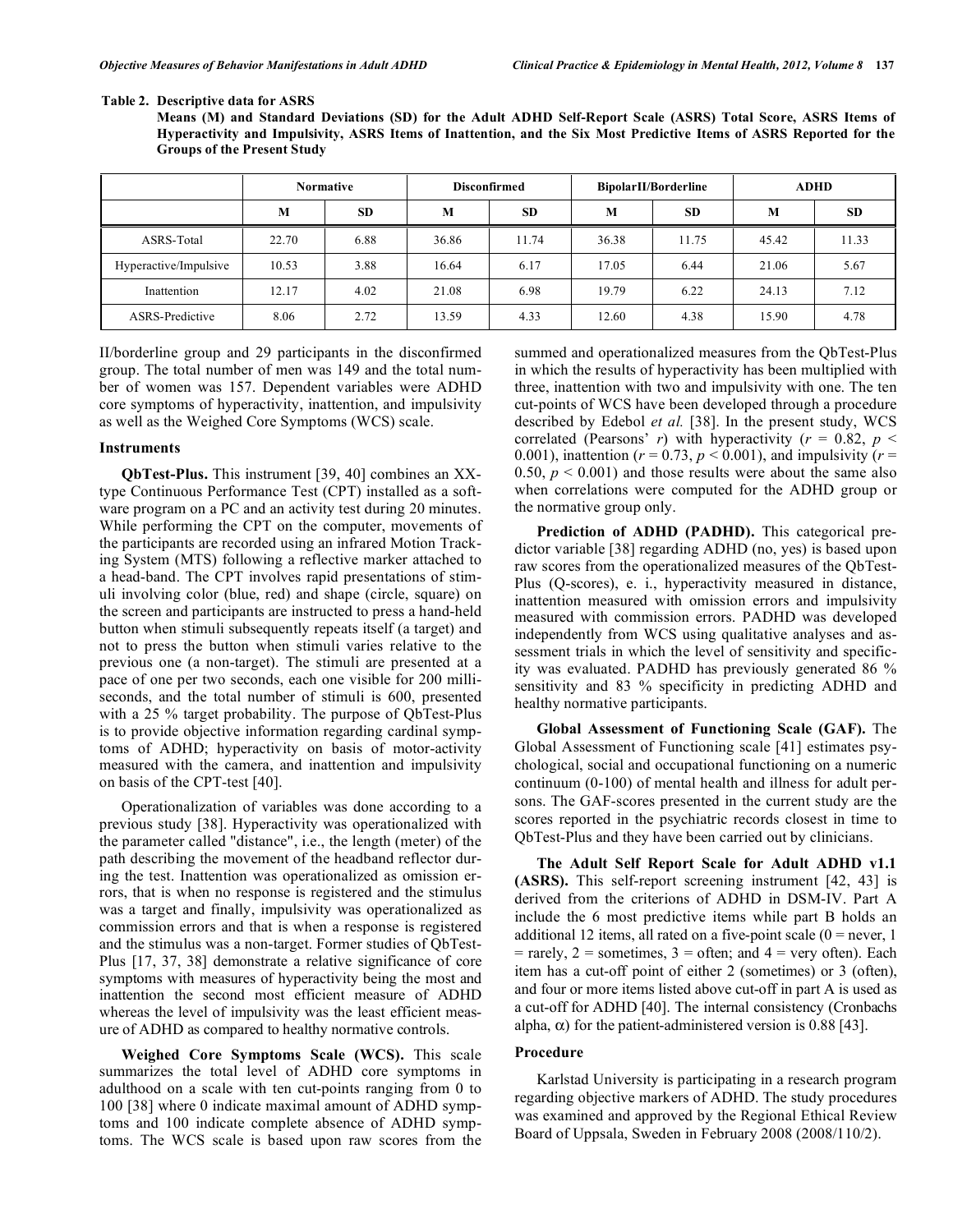| <b>Prediction of ADHD</b> |           |            |           |         |  |  |  |
|---------------------------|-----------|------------|-----------|---------|--|--|--|
|                           | No.       | <b>Yes</b> |           |         |  |  |  |
| Group                     | Frequency | Percent    | Frequency | Percent |  |  |  |
| Normative                 | 152       | 85         | 27        | د،      |  |  |  |
| Disconfirmed              | 12        | 41         | 17        | 59      |  |  |  |
| Bipolar II/Borderline     | 16        | 36         | 29        | 64      |  |  |  |
| <b>ADHD</b>               |           | 13         | 46        | 87      |  |  |  |

**Table 3. Effects of Prediction of ADHD**

**Effects of Prediction of ADHD (No, Yes) for the Normative, Disconfirmed, Bipolar II/Borderline, and ADHD Groups**

**The Normative Group.** In Karlstad, recruiting was performed using major companies in the fields of education, transportation and industry as well as among students at the University. In Giessen, recruiting was performed via the Cognitive Neuroscience Centre for Psychiatry using music organizations. For further details on experimental testing with QbTest-Plus in the normative group please see the procedures described for the ADHD group below since procedures for the two groups coincide.

**The ADHD Group.** At the neuropsychiatric clinic Cereb, nurses screened psychiatric records from 2008, i.e., this was the time when Cereb started using computerized records, and randomly selected 150 of approximately 400 patients who had done the QbTest-Plus during their clinical assessment, oversampling those with ADHD in combined form and without severe psychiatric comorbidity. Participants were contacted via mail three times from May to June in 2011. After resending the mail, participants received compensation to a value of 100 SEK for participating in the study. At the division of psychiatry in the county council of Värmland, clinicians screened psychiatric records and recruited participants on mail and telephone. The patients diagnose and status was unknown to the researcher during the whole process of experimental testing and assessment. When doing the QbTest-Plus, instructions was given verbally and then by the means of a standardized video [39] presenting procedures of the test. A room with minimal visual and auditory stimuli was used for the test.

**The Bipolar/Borderline Group.** Diagnostic assessments had been carried out within two separate psychiatric clinics, the NU-Health Care in Västra Götaland, Sweden (*n* = 29), and the psychiatric division of the County Council of Värmland, Sweden  $(n = 16)$ . Clinicians screened 586 psychiatric records and recruited participants on mail and telephone. The study-specific procedures were explained and information on withholding ones diagnostic and medical status from the researcher was pointed out in particular.

**The Disconfirmed Group.** Diagnostic assessments had been carried out within three separate psychiatric clinics, the NU-Health Care  $(n = 6)$ , the psychiatric division of the County Council of Värmland (*n* = 6) and Cereb (*n* = 17). Clinicians screened psychiatric records and recruited participants who had been assessed for ADHD/ADD and/or neuropsychiatric disorders including ADHD/ADD but not received such diagnoses. Study-specific procedures were explained and information on withholding ones diagnostic and medical status from the researcher was pointed out in particular. At Cereb, 50 participants who had done QbTest-Plus during clinical assessment were randomly selected and contacted via regular mail three times from May to June in 2010.

#### **RESULTS**

#### **Prediction of ADHD**

Pearson Chi-Square with Group (normative, disconfirmed, bipolar II/borderline, ADHD) and Prediction of ADHD (No, Yes) showed a strong significant connection (*p* < 0.001) between variables indicating a vast majority of No in the normative group and a vast majority of Yes in the clinical groups. Effects regarding sensitivity and specificity for the predictive variable of the present study are shown in Table **3**.

#### **Prediction of ADHD and WCS**

A one-way ANOVA with Prediction of ADHD (no, yes) as independent variable and WCS as dependent variable yielded a significant effect for Prediction  $[F (1, 304) =$ 411.06,  $p \le 0.001$ ]. Descriptive statistics showed that the Yes-group scored lower ( $M = 20.59$ ,  $SD = 19.71$ ) than the No-group ( $M = 71.02$ ,  $SD = 22.11$ ) with regard to WCS.

### **Group and Gender Differences with Regard to Dependent Variables**

A Pillai´s MANOVA (4 x 2 factorial design) was conducted using Group (normative, disconfirmed, bipolar II/borderline, ADHD) and Gender (men, women) as independent variables and Hyperactivity, Inattention, and Impulsivity as dependent variables. The analysis yielded significant effects for Group ( $p < 0.001$ ,  $Eta^2 = 0.21$ , *power* > 0.99) and for the interaction Group x Gender ( $p = 0.040$ ,  $Eta^2 =$ 0.02, *power* = 0.85) but not for Gender ( $p > 0.05$ ). Results from the univariate F-tests regarding Group and the interaction Group x Gender are given below.

**Core Symptoms.** Univariate F-tests yielded significant effects with regard to Group for Hyperactivity  $[F(3, 298) =$ 95.10, *p* < 0.001], Inattention [*F* (3, 298) = 38.60, *p* < 0.001], and for Impulsivity  $[F (3, 298) = 9.61, p < 0.001]$  were the ADHD group consistently scored lower compared to clinical and normative controls. Post-hoc testing (Tukey HSD, 5 % level) indicated that the ADHD group scored lower on Hyperactivity ( $M = 26.95$ ,  $SD = 23.91$ ) compared to the other groups and also lower with regard to Inattention (*M* = 36.52,  $SD = 14.84$ ) than the Normative and the Disconfirmed group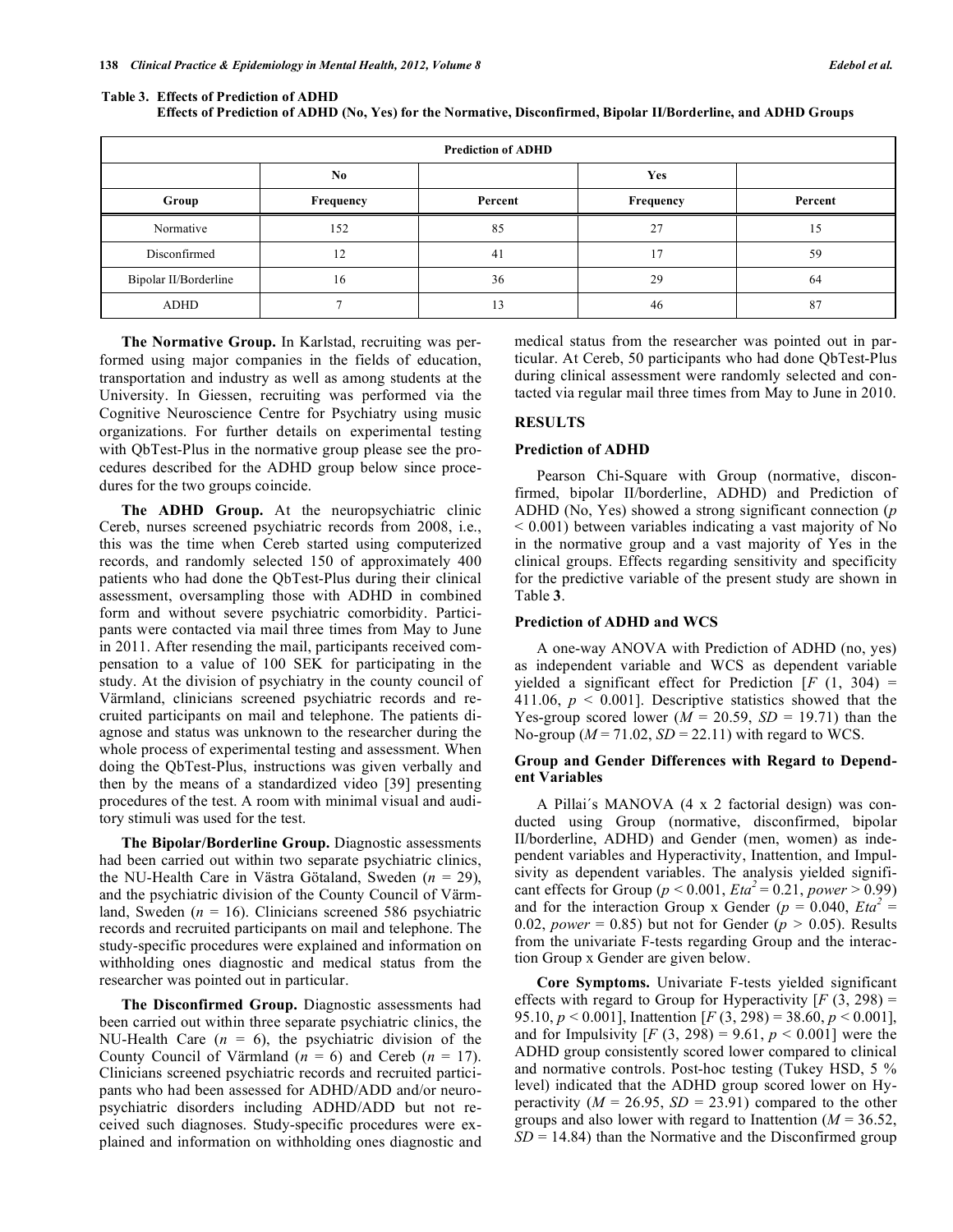**Table 4. Descriptive Data for Dependent Variables**

**Means (M) and Standard Deviations (SD) for Hyperactivity, Inattention, Impulsivity and the Weighed Core Symptoms (WCS) Scale with Regard to Group and Gender**

|               | <b>Normative</b> |                              |       |           | <b>Disconfirmed</b> |           |             |           |  |  |
|---------------|------------------|------------------------------|-------|-----------|---------------------|-----------|-------------|-----------|--|--|
|               | Men              |                              | Women |           | Men                 |           | Women       |           |  |  |
|               | M                | <b>SD</b>                    | M     | <b>SD</b> | M                   | <b>SD</b> | M           | <b>SD</b> |  |  |
| Hyperactivity | 74.20            | 13.12                        | 72.67 | 13.01     | 63.61               | 22.14     | 57.74       | 26.82     |  |  |
| Inattention   | 61.08            | 15.30                        | 55.61 | 13.29     | 48.17               | 9.14      | 47.62       | 14.16     |  |  |
| Impulsivity   | 74.10            | 14.16                        | 74.67 | 15.90     | 53.32               | 27.64     | 73.63       | 19.14     |  |  |
| <b>WCS</b>    | 70.81            | 23.20                        | 64.13 | 24.84     | 40.00               | 30.00     | 43.13       | 29.83     |  |  |
|               |                  | <b>Bipolar II/Borderline</b> |       |           |                     |           | <b>ADHD</b> |           |  |  |
|               | Men              |                              |       | Women     | Men<br>Women        |           |             |           |  |  |
|               | M                | SD.                          | M     | <b>SD</b> | M                   | <b>SD</b> | M           | <b>SD</b> |  |  |
| Hyperactivity | 68.77            | 20.36                        | 61.89 | 17.69     | 32.77               | 26.70     | 22.13       | 20.57     |  |  |
| Inattention   | 35.71            | 19.89                        | 39.81 | 20.13     | 40.97               | 13.53     | 32.84       | 15.08     |  |  |
| Impulsivity   | 64.91            | 35.34                        | 61.22 | 28.19     | 64.16               | 27.81     | 52.43       | 30.28     |  |  |
| <b>WCS</b>    | 46.15            | 28.73                        | 36.56 | 29.80     | 17.92               | 20.85     | 6.21        | 8.62      |  |  |

Note: Higher values on dependent variables indicate lower levels of ADHD symptoms.

but not significantly lower than the Bipolar II/Borderline group ( $M = 38.62$ ,  $SD = 19.92$ ). Furthermore, with regard to Impulsivity, the post-hoc test showed that the ADHD group scored lower ( $M = 57.74$ ,  $SD = 29.50$ ) than the Normative group ( $M = 74.33$ ,  $SD = 14.92$ ) but not significantly lower than the Disconfirmed group ( $M = 64.53$ ,  $SD = 25.10$ ) or the Bipolar II/Borderline group  $(M = 62.28, SD = 30.10)$ . Moreover, the Normative group scored higher on Hyperactivity ( $M = 73.51$ ,  $SD = 13.10$ ) and Inattention ( $M = 58.63$ ,  $SD = 14.66$ ) as compared to all other groups and they scored higher than the ADHD and the Bipolar II/Borderline groups with regard to Impulsivity ( $M = 74.33$ ,  $SD = 14.92$ ) but they were not more impulsive than the Disconfirmed group  $(M =$ 64.53, *SD* = 25.10). The Bipolar II/Borderline group and the Disconfirmed group did not differ with regard to Hyperactivity or Impulsivity but only with regard to Inattention  $(p =$ 0.05), were the Bipolar II/Borderline group scored lower (*M*  $= 38.62$ , *SD* = 19.92) than the Disconfirmed group (*M* =  $47.87, SD = 11.97$ .

Analysis for the interaction of Group and Gender yielded significant results for Impulsivity  $[F(3, 298) = 3.55, p =$ 0.015] but not for Hyperactivity or Inattention (*ps* > 0.05). Independent samples t-tests (5 % level) showed that there were no significant differences between the sexes with regard to Impulsivity in the Normative, Bipolar II/Borderline or the ADHD groups but men in the Disconfirmed group were more impulsive  $(M = 53.32, SD = 27.64)$  than women in that same group ( $M = 73.63$ ,  $SD = 19.14$ ;  $t(27) = -2.33$ , p <0.05). Means and standard deviations are reported in Table **4**.

**Weighed Core Symptoms.** Since the WCS scale is a composite measure it had to be analyzed separately with a two-way ANOVA. Analyses yielded a significant effect for Group [*F* (3, 298) = 75.68, *p* < 0.001] but not for Gender or the interaction Group x Gender (*ps* > 0.05). A post-hoc test (Tukey-HSD, 5 % level) showed that the ADHD group scored significantly lower than all other groups on WCS  $(M = 11.51)$ ,  $SD = 16.34$ ) and the Normative group scored significantly higher than all other groups on WCS ( $M = 67.82$ ,  $SD = 24.11$ ). There was no significant difference between the Disconfirmed group ( $M = 41.73$ ,  $SD = 29.41$ ), and the Bipolar II/Borderline group ( $M = 39.33$ ,  $SD = 29.50$ ) with regard to WCS. Means and standard deviations are presented in Table **4**.

#### **DISCUSSION**

The present study examined two objective measures of adult ADHD, e. i., WCS and PADHD, on basis of the hypothesis stating that participants with ADHD have more ADHD-core symptoms than participants with bipolar II disorder, borderline disorder and participants with a disconfirmed diagnosis of ADHD, and even more core symptoms than normative participants without ADHD when assessed with PADHD and WCS.

In line with a previous study [38], most of the ADHD and normative participants in the present study were correctly classified with PADHD as reflected in the 87 % sensitivity and 85 % specificity. Clinical specificity was 36 % for the Bipolar II/Borderline group and 41 % for the disconfirmed ADHD group which suggest that there are greater similarities between these groups than between the normative and the ADHD group with regard to core symptoms of ADHD. This lower clinical specificity makes sense from clinical perspectives since bipolar II/borderline and disconfirmed participants often presents symptoms of ADHD and especially cognitive symptoms, and the disconfirmed group has even been assessed for ADHD. However, a major difference between the bipolar II/borderline and the disconfirmed participants on the one hand and the ADHD participants on the other hand is the total level of behavior manifestations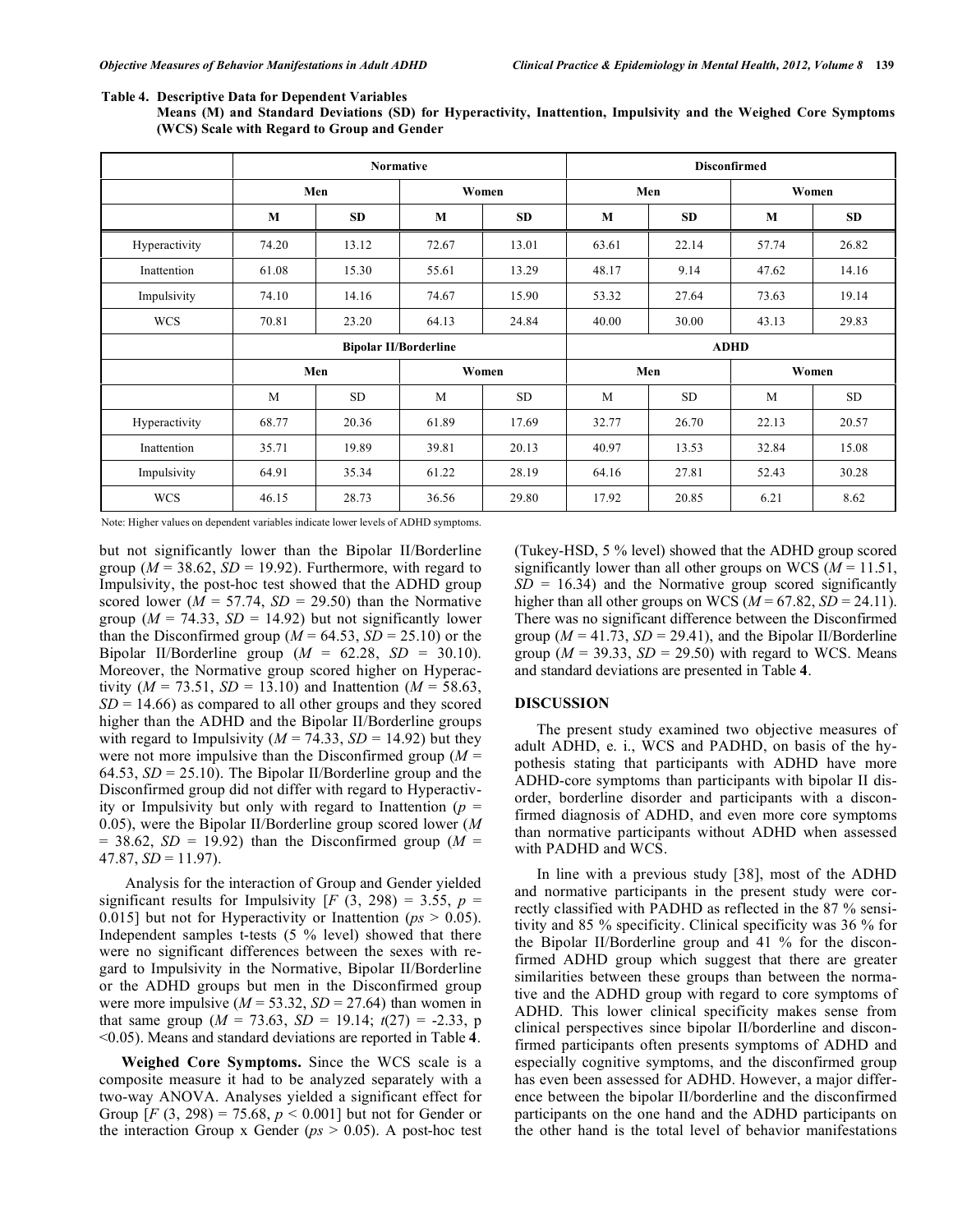during the test and PADHD suggest that the total level of core symptoms are greater in ADHD versus both other clinical groups. Nevertheless, the meaningfulness of PADHD as a clinical instrument is related to both sensitivity and specificity since 100 % sensitivity and 0 % specificity would not really involve any meaningful information about ADHD. PADHD seems rather sensitive to ADHD and specific in discerning healthy normative participants but less effective in differentiating other clinical groups with core symptoms of ADHD. One weakness of PADHD is the inability to represent ADHD behaviors in continuous terms although higher levels of core symptoms in the ADHD group were represented as higher general level of sensitivity for this group. To separate ADHD from other clinical groups it seems like a good idea to look into the quantitative measurement of behavior.

The Weighed Core Symptoms scale generated consistent differences between the ADHD and all other groups as well as between the normative and all other groups. The scale suggest that participants with ADHD are more hyperactive, impulsive and inattentive than bipolar II, borderline and disconfirmed participants and even more so than the normative participants. Despite the overlapping core symptoms between ADHD and the other clinical cases of this study, WCS generated consistent differences between the groups. A continuous and composite instrument like the WCS seems to be fruitful when examining differences between ADHD and clinical groups with shared symptoms since the total level of symptoms constitute a major difference between these groups.

Similar to several other studies [17, 18, 38] of objective measurement techniques for ADHD, the most characteristic feature of the disorder in the present study was hyperactivity which was possible to measure with a motion tracking system and a reflective headband during experimental conditions. Raw scores and psychometric instruments of the present study confirm that the level of subtle motor activity was highly marked in subjects with ADHD as compared to normative participants. Results also demonstrate that hyperactivity was the most objective measure of ADHD versus other clinical groups. The second most objective measure of ADHD was the level of inattention that separated ADHD from both normative and disconfirmed participants, but not from the bipolar II and borderline group as they were equally inattentive as the ADHD group. Finally, the third most characteristic feature of ADHD was impulsivity which separated normative participants from ADHD but the clinical groups were equally impulsive as the ADHD group. Core symptom measures alone did not identify a significant number of subjects with ADHD but the composite measure generated significant differences because, unlike the core symptom measures, WCS is calibrated with the entire clinical ADHD-phenomenon and the relative impact of behavior manifestations.

WCS did not generate significant differences between the bipolar II/borderline and the disconfirmed groups as they had equal levels of hyperactivity and impulsivity. Instead, the major difference between the clinical groups was that the bipolar II/borderline group was more inattentive than the rejected group during the test. The results suggest that inattention is a common feature of adult psychiatric disorders rather than a unique aspect of ADHD and inattention needs to be complemented with measures of hyperactivity to better distinguish ADHD among clinical groups. Although developed independently from PADHD, WCS was used to investigate the predictive ability of PADHD and a majority of negative predictions fell into the higher range of WCS while a majority of the positive predictions fell into the lower range of WCS. The results suggest that PADHD and WCS correspond well together and with ADHD and may be combined for optimal prediction since PADHD is not highly predictive of ADHD amongst other clinical cases with shared symptoms.

No gender differences were found in the present study. However, analyses yielded a group and gender interaction in the disconfirmed group since men was more impulsive than women in this group. Knowledge about objective measures of ADHD manifestations in adulthood and especially with regard to gender is not well explored. Subjective measures of ADHD made with rating scales and observational reports sometimes emphasize gender differences [44] but the general understanding is that gender is not a significant contribution to symptom display or severity of ADHD symptoms *per see* but that prevalence constitutes a major gender difference and that subjective methods may blur identification of ADHD as compared to more objective techniques [45, 46].

Barkley and colleagues [47] investigated the DSM-IV symptom list among ADHD, community and clinical control groups to compare the levels of sensitivity and specificity from interviews. As in our study, they found that males and females within the ADHD group did not differ in severity of symptom display, and they also found that the symptom list correctly classified a majority of ADHD and community participants. However, nearly half of the clinical group reported levels of ADHD symptoms that would exceed the threshold which illustrate the complexity of separating ADHD from other clinical cases. The most frequently endorsed ADHD symptoms by the clinical controls in their study was related to inattention and found in 82-87 % of the clinical cases and in 97% of ADHD cases. They concluded that ADHD symptoms in general, and symptoms of inattention in particular, are rather common in clinical samples, whether representing ADHD or not. But as symptoms were not too common in the general community (about 10 %), ADHD symptoms above threshold is a strong marker of a mental disorder. Moreover, in the large UMASS study, Barkley and his colleagues [47] analyzed a broader pool of items that was related to ADHD core symptoms as well as other executive dysfunctions that is thought to underlie core symptoms of ADHD and found the similar patterns of more impairment in the ADHD than in the community group. The best results relative to clinical cases in the UMASS study were obtained when reducing the symptom list to identification of 65 % of the ADHD cases and at the same time significantly  $(X^2, 5\%$  alpha level) more likely to be presented in those cases than in the clinical control cases. The best classification accuracy however was reported for six items that were referred to as executive dysfunctions and resulted in 65 % accuracy in the clinical control group and 85 % in the ADHD group. But this means that, at best 65 % of the clinical cases were identified as having ADHD which is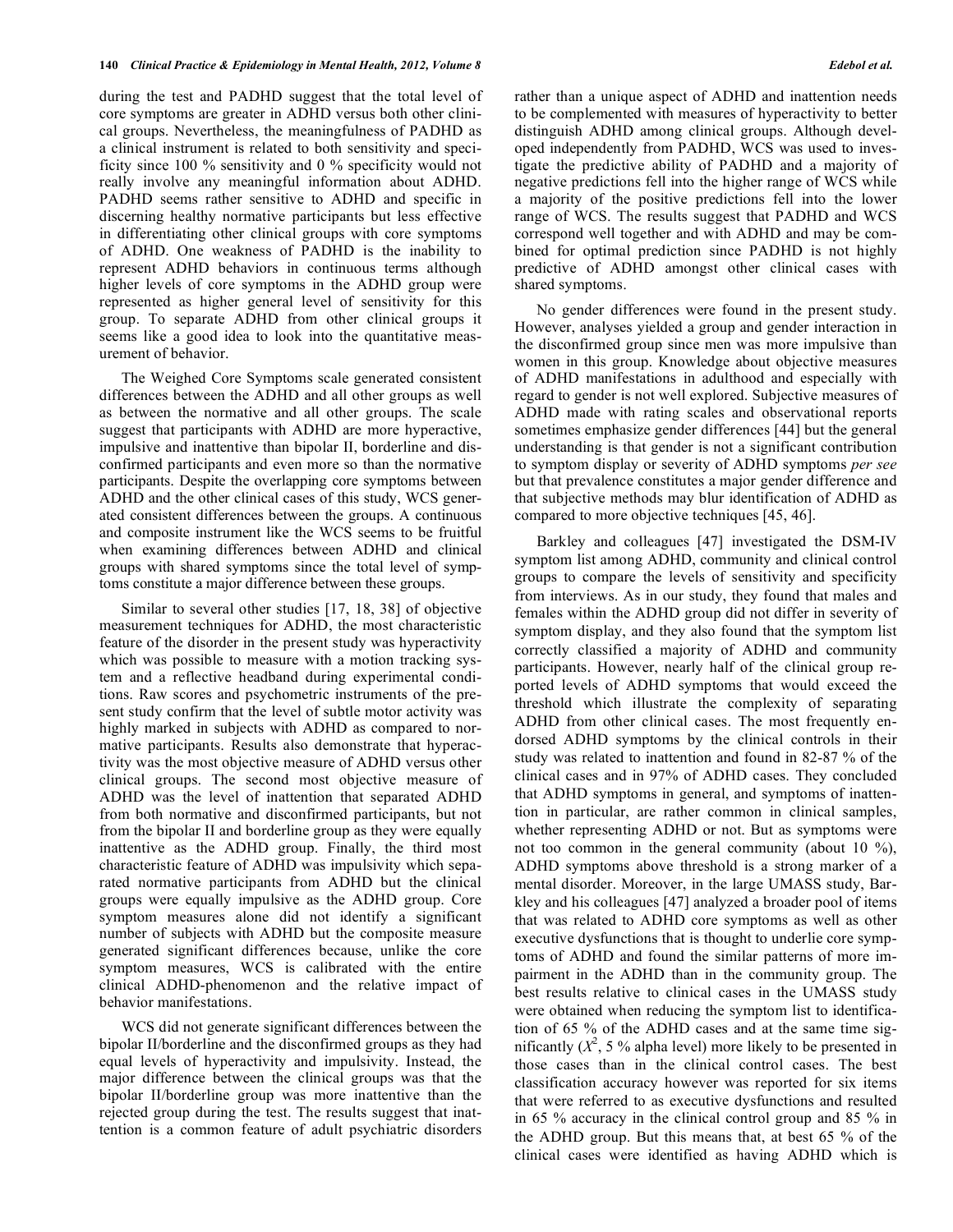cal cases were identified as having ADHD which is comparable to the results of PADHD and reflects the very complexity and commonness of ADHD-symptoms among clinical cases. Barkley [48] defines executive functions as three interrelated processes of behavioral inhibition, including inhibiting prepotent responses, stopping ongoing responses to create a period of delay and, protecting that period of delay from disruption of competing responses. One may think of the executive functions as more or less active during attention-tasks and reflected in behaviors of inattention, impulsivity and increased psychomotor activity, as presented by both the clinical and ADHD cases in the present study. Perhaps the executive functioning paradigm illustrates the general and inclusive mechanisms that underlie behavioral mechanisms of ADHD as well as other behavior disorders. The present study and studies with similar objective measurement techniques, such as the ADHD Quotient System [17, 18], suggest that hyperactivity is a highly distinctive marker for the objective measurement of adult ADHD. The present study also proposes that hyperactivity is the most objective marker relative to clinical cases. However, most of the ADHD cases in the present study did not have severe psychiatric comorbidity and the implication of the results of the present study therefore may not be representative for adults with severe comorbidity.

The effect of comorbid psychiatric disorders upon combined CPT performance and motor activity tracking systems was assessed by Glickman [49] in clinical samples of children with ADHD alone or ADHD plus major depressive disorder. The groups was possible to separate on basis of five out of six motion and attention measures respectively and the combined measurement correctly classified 84 % of ADHD cases but sensitivity for detection of ADHD in comorbid cases was significantly reduced when adding tests of executive functioning (card-sorting task), which may suggest that executive functioning tasks are less distinctive than objective measures of core symptoms in ADHD with other psychiatric disorders. Studies [50, 51] using actometry in adults with ADHD and antisocial personality disorder reported higher frequencies of movements as compared to healthy controls, and akathisia patients was found [51] to generate similar movement patterns as patients with ADHD which was theorized to stem from their hypodopaminergic etiologies. Nevertheless, it seems like ADHD plus psychiatric comorbidity may impose additional challenges onto the objective measurement of adult ADHD and distinc-tive measures like hyperactivity are therefore especially encouraging.

The present study had several limitations. It was based upon the same normative sample as the previous study of WCS and PADHD [38], which may inflict validity constrains upon evaluation of the measures. Further, most participants had ADHD in combined form which may cause limitations upon the generalization of data. The group with ADHD was tested with the QbTest-Plus by their clinical contact as a part of the thorough neuropsychological assessment which may create sample-biases or restrain the generalization of the present study. However, WCS and PADHD presented marked improvements for the validity of the test as

compared to the unstandardized test report used in clinical practice [39].

Moreover, the group with a disconfirmed diagnosis of ADHD is not homogenous by their clinical character but rather by the fact that they all had been suspected to have ADHD, systematically assessed for it but considered not to have it. Therefore, this group may be considered to belong to the general "grey-zone" in which many clinical characteristics that is likely to resemble ADHD may be found and the group is thoroughly described in the methods section. The bipolar II/borderline group may be considered a mixed group with overlapping symptoms of ADHD as well as other clinical characteristics, and no additional information was gained by separating the two subgroups. The reason why we separated the bipolar II/borderline group from the disconfirmed group is because of their different clinical characteristics, and the disconfirmed group is less homogenous and not constituted by a specific clinical condition, which is also reflected in objective measures of impulsivity. Interestingly, results indicate that the bipolar II/borderline group had equal levels of inattention and impulsivity as the ADHD group and the disconfirmed group had equal levels of inattention as the ADHD group. The fact that the ADHD group is outstanding from clinical cases only with regard to hyperactivity may however be due to their diagnostic subtype. Nevertheless, the separation of ADHD in combined form from bipolar II, borderline and the disconfirmed group is encouraging. One may add that the previous study in which WCS and PADHD were standardized (see the methods section) included more representative proportions of the ADHD- diagnostic subtypes but yielded equal results as the present study. Future studies may however be more attentive towards differences regarding clinical definitions on the one hand and operationalized and functional measures of behavior manifestations on the other hand. Finally, larger samples would be needed in order to refine the standardization of these measures.

Keeping these limitations in mind, the results did however confirm the hypothesis of the present study stating that participants with ADHD have more ADHD-core symptoms than other clinical cases, and even more core symptoms than normative cases without ADHD. Moreover, adults with ADHD were especially marked by their higher levels of hyperactivity as compared to the other groups. The psychometric instruments investigated in the present study, WCS and PADHD, may be further evaluated with regard to well-documented and effective treatment programs aimed for symptom alleviation and achievement of remission in adults with ADHD. Future studies will hopefully shed further light on the validity of PADHD and WCS and investigate their relation to other measurement techniques as to learn more about behavior manifestations and effective treatment of adult ADHD.

### **CONFLICT OF INTEREST**

The authors declare that they have no conflict of interest.

### **ACKNOWLEDGEMENTS**

This study was supported by grants from the County Council of Värmland (LiV), Sweden, and by unrestricted grants from Janssen-Cilag AB, Sollentuna, Sweden.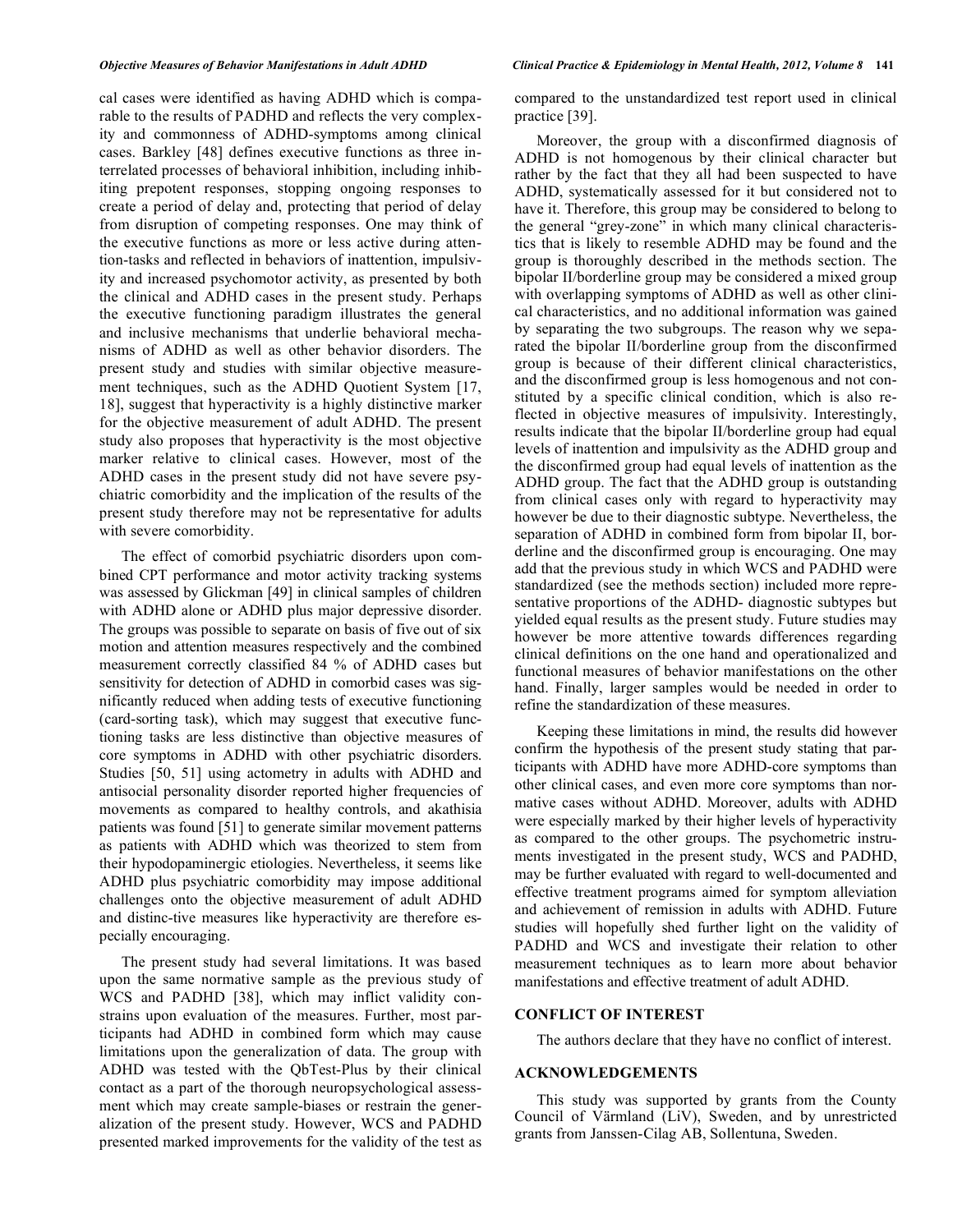#### **REFERENCES**

- [1] Kessler RC, Adler L, Gruber MJ, Sarawate CA, Spencer T, van Brunt DL. Validity of the World Health organization adult ADHD self-report scale (ASRS) screener in a representative sample of health plan members. Int J Methods Psychiatr Res 2007; 16: 52-65.
- [2] Kessler RC, Adler L, Barkley R, *et al.* The prevalence and correlates of adult ADHD in the United Sates: results from the national comorbidity survey replication. Am J Psychiatry 2006; 163: 716- 23.
- [3] American Psychiatric Association. Diagnostic and Statistical Manual of Mental Disorders (DSM-IV). 4<sup>th</sup> ed. Washington DC: American Psychiatric Pub. 2000.
- [4] Murphy KR, Adler LA. Assessing attention-deficit/hyperactivity disorder in adults: Focus on rating scales. J Clin Psychiatry 2004; 65: 8-11.
- [5] Biederman J, Faraone SV, Spencer T, *et al*. Patterns of psychiatric comorbidity, cognition, and psychosocial functioning in adults with attention deficit hyperactivity disorder. Am J Psychiatry 1993; 150: 1792-8.
- [6] Wilens TE, Biederman J, Faraone SV, Marleton MK, Westerberg D, Spencer TJ. Presenting ADHD symptoms, and comorbid disorders in clinically referred adults with ADHD. J Clin Psychiatry  $2009 \cdot 40 \cdot 1557 - 62$
- [7] Giedd JN. Bipolar disorder and attention-deficit/hyperactivity disorder in children and adolescents. J Clin Psychiatry 2000; 61: 31-4.
- [8] Kent L, Craddock N. Is there a relationship between attention deficit hyperactivity disorder and bipolar disorder? J Affect Disord 2003; 73: 211-21.
- [9] Weiss MD, Weiss JR. A guide to the treatment of adults with ADHD. J Clin Psychiatry 2004; 65: 27-37.
- [10] Woods SP, Lovejoy DW, Ball JD. Neuropsychological characteristics of adults with ADHD: a comprehensive review of initial studies. Clin Neuropsychol 2002; 16: 12-34.
- [11] Adler LA. Clinical presentations of adult patients with ADHD. J Clin Psychiatry 2004; 65: 8-11.
- [12] Jackson B, Farrugia D. Diagnosis and treatment of adults with attention deficit hyperactivity disorder. J Couns Dev 1997; 75: 312- 9.
- [13] Spencer TJ. ADHD treatment across the life cycle. J Clin Psychiatry 2004; 65: 22-6.
- [14] Murphy K, Barkley RA. Attention deficit hyperactivity disorder in adults: comorbidities and adaptive impairments. Compr Psychiatry 1996; 37: 393-401.
- [15] Downey K, Stelson F, Pomerleau O, Giordiani B. Adult attention deficit hyperactivity disorder: psychological test profiles in a clinical population. J Nerv Ment Dis 1997; 185: 32-8.
- [16] Marshall P, Schroeder R, O´Brien J, *et al*. Effectiveness of symptom validity measures in identifying cognitive and behavioral symptom exaggeration in adult attention deficit hyperactivity disorder. Clin Neuropsychol 2010; 24: 1204-37.
- [17] Lis S, Baer N, Stein-en-Nosse C, Gallhofer B, Sammer G, Kirsch P. Objective measurement of motor activity during cognitive performance in adults with attention-deficit/hyperactivity disorder. Acta Psychiatr Scand 2010; 122: 285-94.
- [18] Polcari A, Fourligas N, Navalta C, Teicher MH. Hyperactivity persists in male and female adults with ADHD and remains a highly discriminative feature of the disorder. American Academy of Child and Adolescent Psychiatry 2010 Oct 26-31: Proceedings of the 57<sup>th</sup> annual meeting; New York, USA. 2010.
- [19] Epstein JN, Erkanli A, Conners CK, Klaric J, Costello JE, Angold A. Relations between continuous performance measures and ADHD behaviors. J Abnorm Child Psychol 2003; 31: 543-54.
- [20] Hervey AS, Epstein JN, Curry JF. Neuropsychology of adults with attention deficit/hyperactivity disorder: a meta-analytic review. Neuropsychology 2004; 18: 485-503.
- [21] Willcutt EG, Doyle AE, Nigg JT, Faraone SV, Pennington BF. Validity of the executive function theory of attentiondeficit/hyperactivity disorder: a meta-analytic review. Biol Psychiatry 2005; 57: 1336-46.
- [22] Boonstra AM, Oosterlaan J, Sergeant JA, Buitelaar JK. Executive functioning in adult ADHD: a meta-analytic review. Psychol Med 2005; 35: 1097-108.
- [23] Frazier TW, Demaree HA, Youngstorm EA. Meta-analysis of intellectual and neuro-psychological test performance in attentiondeficit/hyperactivity disorder. Neuropsychology 2004; 18: 543-55.
- [24] Losier BJ, McGrath PJ, Klein RM. Error patterns on the continuous performance test in non-medicated and medicated samples of children with and without ADHD: A meta-analysis review. J Child Psychol Psychiatry 1996; 37: 971-87.
- [25] Heiser P, Frey J, Smidt C, *et al.* Objective meaurement of hyperactivity, impulsivity, and inattention in children with hyperkinetic disorders before and after treatment with methylphenidate. Eur Child Adolesc Psychiatry 2004; 13: 100.
- [26] Tabori-Kraft J, Sorensen M, Kerguard M, Dalsgaard S, Thomsen PH. Is MMAT (Quotient) useful for monitoring the effect of stimulants on hyperactivity and inattention? A brief report. Eur Child Adolesc Psychiatry 2007; 16: 347-351.
- [27] Teicher M, Polcari A, McGreenery C. Utility of objective measures of activity and attention in the assessment of therapeutic response to stimulants in children with ADHD. J Child Adolesc Psychopharmacol 2008; 18: 265-270.
- [28] Teicher M, Lowen S, Polcari A, Foley M, McGreenery C. Novel strategy for the analysis of CPT data provides new insight into the effects of methylphenidate on attentional states in children with ADHD. J Child Adolesc Psychopharmacol 2004; 14: 2.
- [29] Fuchs T, Birbaumer N, Luttzenberger W, Gruzelier JH, Kaiser J. Neurofeedback treatment for attention-deficit/hyperactivity disorder in children: a comparison with methylphenidate. Appl Psychophysiol Biofeedback 2003; 28: 1-12.
- [30] Loo SK, Barkley RA. Clinical utility of EEG in Attention Deficit Hyperactivity Disorder. Appl Neuropsychol 2005; 12: 64-76.
- [31] Arns M, Ridder S, Srehl U, Breteler M, Coenen A. Efficiacy of neurofeedback treatment in ADHD: the effects on inattention, impulsivity and hyperactivity: a meta-analysis. Clin EEG Neurosci  $2009:40:180-9.$
- [32] Corbett B, Stanzcak DE. Neuropsychological performance of adults evidencing attention deficit hyperactivity disorder. Arch Clin Neuropsychol 1999; 14: 373-87.
- [33] Seidman LJ, Biederman J, Faraone SV, Weber W, Ouellette C. Toward defining a neuropsychology of attention deficithyperactivity disorder: Performance of children and adolescents from a large clinically referred sample. J Consult Clin Psychol 1997; 65:150-60.
- [34] Epstein JN, Johnson DE, Varia IM, Conners CK. Neuropsychological assessment of response inhibition in adults with ADHD. J Clin Exp Neuropsychol 2001; 23: 362-71.
- [35] Katz LJ, Wood DS, Goldstein G, Auchenbach RC, Geckle M. The utility of neuropsychological tests in evaluation of Attention-Deficit/Hyperactivity Disorder (ADHD) in adults. Assessment 1998; 5: 45-51.
- [36] Walker AJ, Shores EA, Trollor JN, Lee T, Sachdev PS. Neuropsychological functioning of adults with attention deficit hyperactivity disorder. J Clin Exp Neuropsychol 2000; 22: 115-24.
- [37] Edebol H, Helldin L, Holmberg E, Gustafsson S, Norlander T. In search for an objective measure of hyperactivity, impulsivity and inattention in adult attention deficit hyperactivity disorder using the quantified behavior test plus. Eur J Psychol 2011; 7: 443-57.
- [38] Edebol H, Helldin L, Norlander, T. Measuring adult attention deficit hyperactivity disorder using the quantified behavior test plus. Psychol J 2011 [In review].
- [39] QbTech AB. QbTest Plus Clinical Manual. Gothenburg 2010a
- [40] QbTech AB. QbTest Plus Technical Manual. Gothenburg 2010b. [41] Luborsky L. Clinicians' judgments of mental health. Arch Gen
- Psychiatry 1962; 7: 407-17.
- [42] Kessler RC, Adler L, Ames M, *et al*. The world health organization adult ADHD self-report scale (ASRS): a short screening scale for use in the general population. Psychol Med 2005; 35: 245-56.
- [43] Kessler RC, Ustün TB. The world mental health (WMH) survey initiative version of the world health organization (WHO) composite international diagnostic interview (CIDI). Int J Methods Psychiatr Res 2004; 13: 93-121.
- [44] Shaffer D. Attention deficit hyperactivity disorder in adults. Am J Psychiatry 1994; 151: 633-38.
- [45] Arcia E, Conners KC. Gender differences in ADHD? J Dev Behav Pediatr 1998; 19: 77-83.
- [46] Biederman J, Faraone SV, Monuteaux MC, Bober M, Cadogen E. Gender effects on attention-deficit/hyperactivity disorder in adults, revisited. Biol Psychiatry 2004; 55: 692-700.